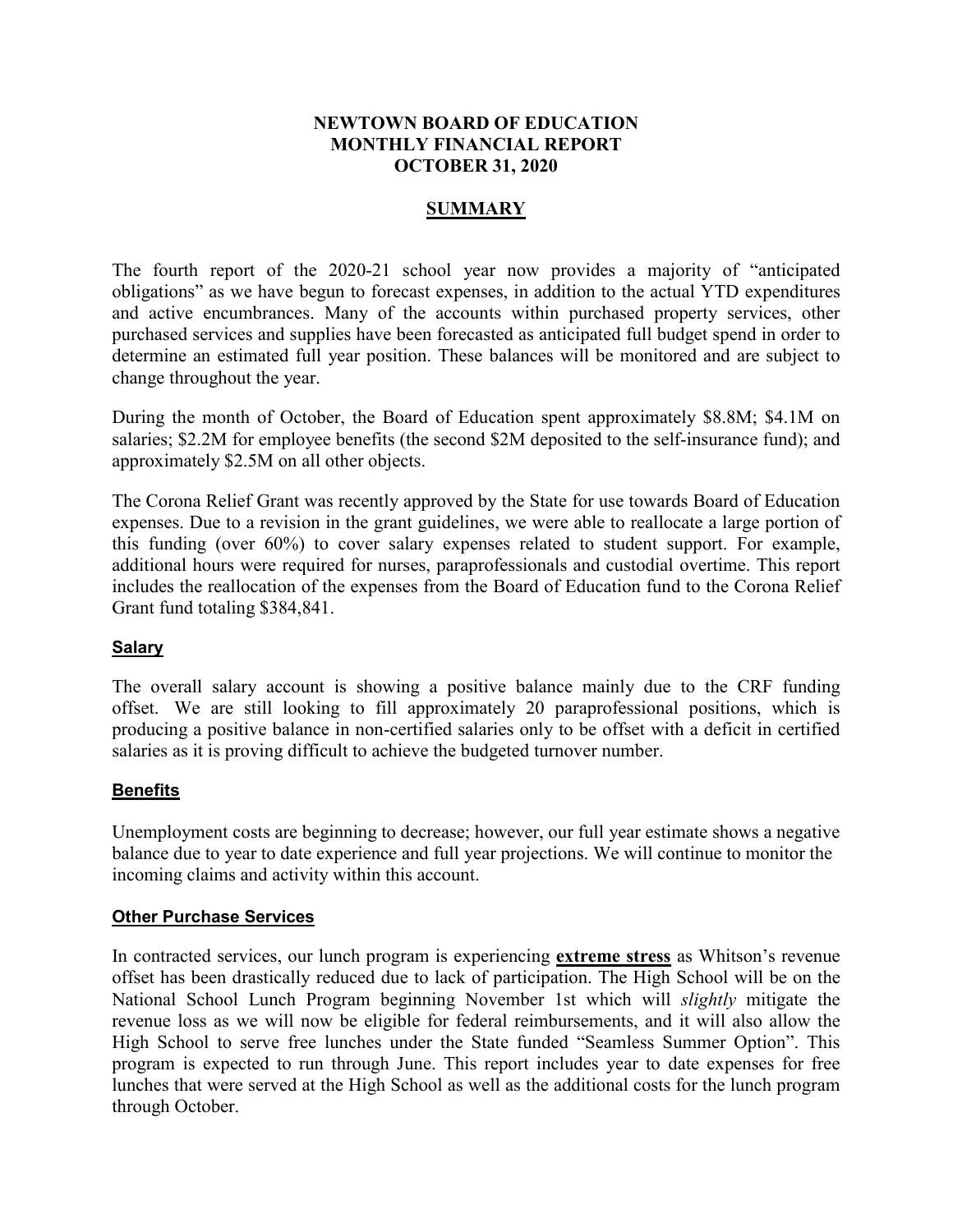# **Other Purchase Services**

Based on the reduction in special education transportation costs along with reduced special educational services, we have lowered the estimated excess cost grant by 10% to more accurately reflect our current condition. These accounts still remain positive and in the event that the grant comes in lower than anticipated, we will be ready to transfer our special education contingency to cover any gaps.

# **Supplies**

We have more information on our virtual net metering account for the high school and have forecasted an annual savings of approximately \$200k. It is still too early in the year to accurately predict the full year kilowatt production energy credit and we will need a few more months to analyze the usage of this account.

# **Property**

Technology equipment purchases have doubled over the prior month. Distance learning has been a priority as we began school this year, with our teachers, students and support staff all requiring wireless devices for remote access to online classrooms and in-classroom testing. All of our orders have been filled at this time and we do not anticipate the need for any bulk orders in the near future.

### **Emergency Repairs**

In the month of October there were two emergency repairs with expenditures over \$5,000.

- Head O'Meadow required a 100ft. expansion joint repair on the roof resulting in a cost of \$7,682.00 The work was performed by Gardland.
- Hawley required repairs to three HVAC rooftop units on the 1997 wing. Components required in this repair included pulleys, blower motors, control boards and actuators. The total cost was \$11,212.10 and the work was performed by Trane.

Both vendors are on the U.S. Commodities Purchasing Program; therefore, quotes were not required.

The budget will be closely monitored with important issues identified and communicated in a timely manner.

Tanja Vadas Director of Business & Finance November 12, 2020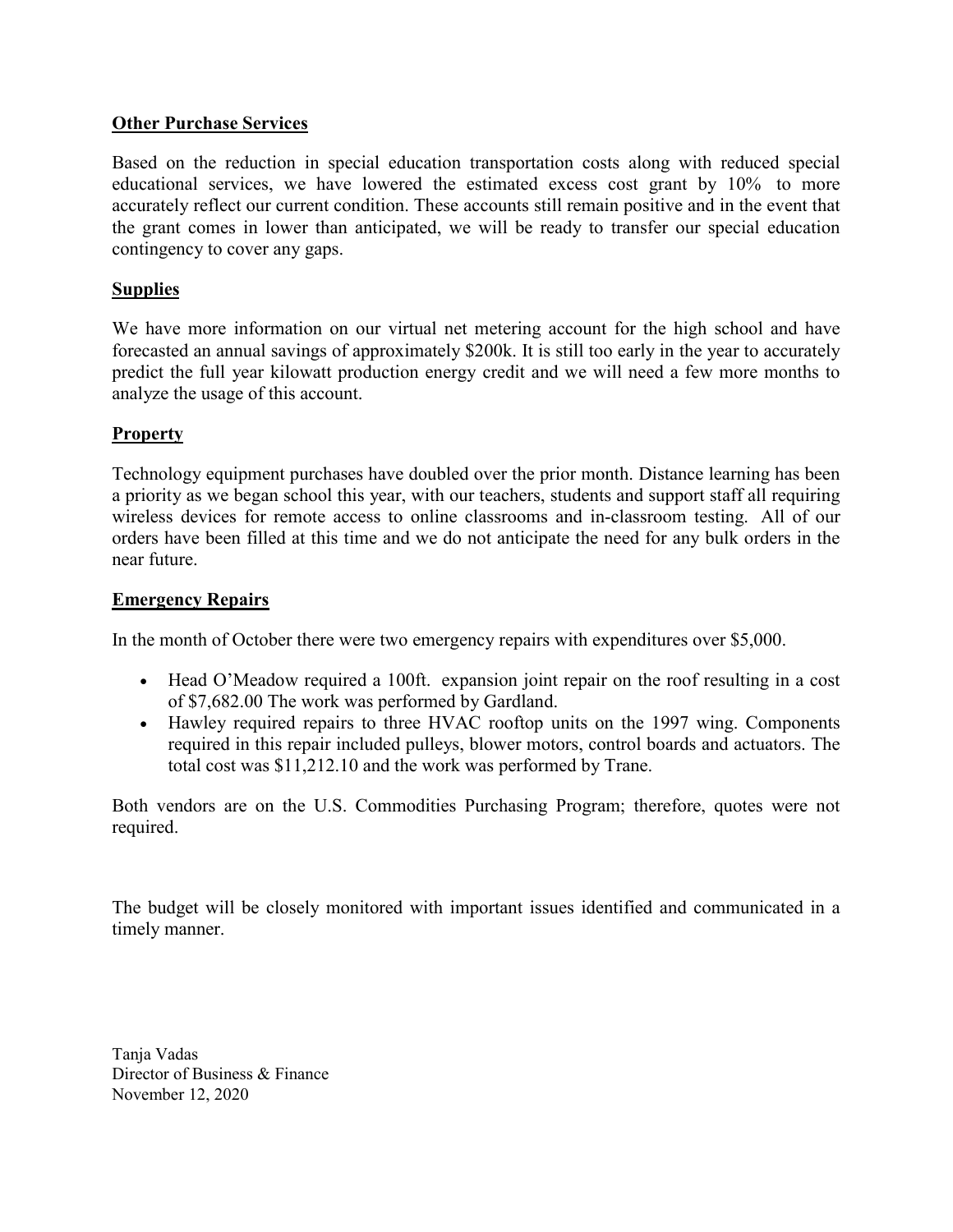# **TERMS AND DEFINITIONS**

The Newtown Board of Education's Monthly Financial Report provides summary financial information in the following areas:

- $\bullet$  Object Code a service or commodity obtained as the result of a specific expenditure defined by eight categories: Salaries, Employee Benefits, Professional Services, Purchased Property Services, Other Purchased Services, Supplies, Property, and Miscellaneous.
- Expense Category further defines the type of expense by Object Code
- Expended 2019-20 unaudited expenditures from the prior fiscal year (for comparison purposes)
- Approved Budget indicates a town approved financial plan used by the school district to achieve its goals and objectives.
- **Current Budget** adjusts the Approved Budget calculating adjustments  $(+)$  or  $-)$  to the identified object codes.
- Year-To-Date Expended indicates the actual amount of cumulative expenditures processed by the school district through the month-end date indicated on the monthly budget summary report.
- Encumbered indicates approved financial obligations of the school district as a result of employee salary contracts, purchasing agreements, purchase orders, or other identified obligations not processed for payment by the date indicated on the monthly budget summary report.
- Balance calculates object code account balances subtracting expenditures and encumbrances from the current budget amount indicating accounts with unobligated balances or shortages.
- Anticipated Obligation is a column which provides a method to forecast expense category fund balances that have not been approved via an encumbrance, but are anticipated to be expended or remain with an account balance to maintain the overall budget funding level. Receivable revenue (i.e., grants) are included in this column which has the effect of netting the expected expenditure.
- Projected Balance calculates the object code balances subtracting the Anticipated Obligations. These balances will move up and down as information is known and or decisions are anticipated or made about current and projected needs of the district.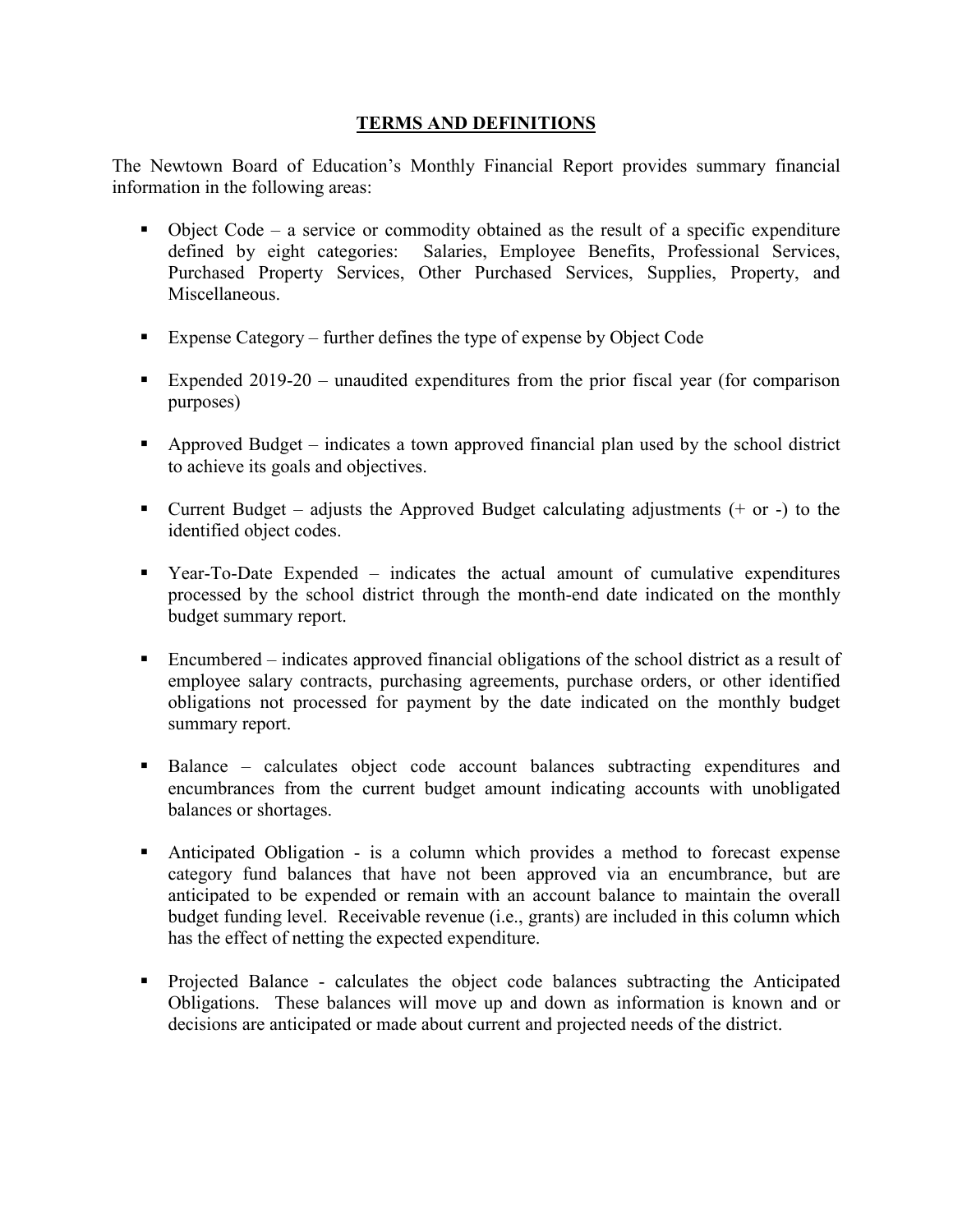The monthly budget summary report also provides financial information on the State of Connecticut grant reimbursement programs (Excess Cost and Agency Placement Grants and Magnet Grant Transportation). These reimbursement grants/programs are used to supplement local school district budget programs as follows:

Excess Cost Grant – (Current Formula) this State of Connecticut reimbursement grant is used to support local school districts for education costs of identified special education students whose annual education costs exceed local prior year per pupil expenditure by  $4\frac{1}{2}$ . Students placed by the Department of Child and Family Services (DCF) are reimbursed after the school district has met the prior year's per pupil expenditure. School districts report these costs annually in December and March of each fiscal year. State of Connecticut grant calculations are determined by reimbursing eligible costs (60%-100%) based on the SDE grant allocation and all other town submittals.

Magnet Transportation Grant – provides reimbursement of \$1,300 for local students attending approved Magnet school programs. The budgeted grant is \$26,000 for this year.

The last portion of the monthly budget summary reports school generated revenue that are anticipated revenue to the Town of Newtown. Fees and charges include:

- Local Tuition amounts the board receives from non-residents who pay tuition to attend Newtown schools. Primarily from staff members.
- High school fees for parking permits..
- The final revenue is miscellaneous fees, which constitute refunds, rebates, prior year claims, etc.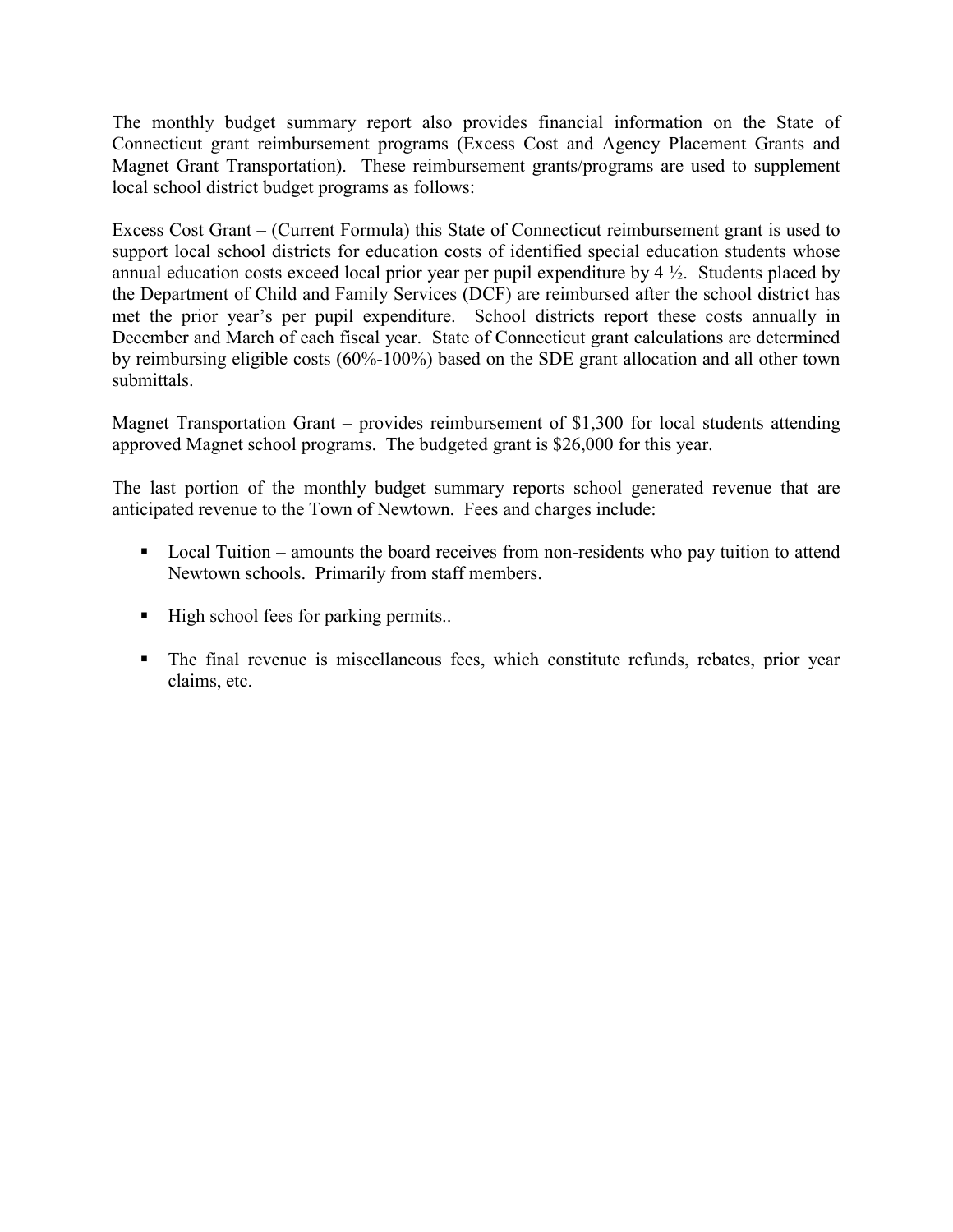# **NEWTOWN BOARD OF EDUCATION 2020-21 BUDGET SUMMARY REPORT FOR THE MONTH ENDING OCTOBER 31, 2020**

| <b>OBJECT</b><br>CODE | <b>EXPENSE CATEGORY</b>         |              | <b>EXPENDED</b><br>2019 - 2020 |        | 2020 - 2021<br><b>APPROVED</b><br><b>BUDGET</b> | <b>CURRENT</b><br><b>BUDGET</b> | <b>YTD</b><br><b>EXPENDITURE</b> |        | <b>ENCUMBER</b> |        | <b>BALANCE</b>  | <b>ANTICIPATED</b><br><b>OBLIGATIONS</b> | <b>PROJECTED</b><br><b>BALANCE</b> | %<br><b>EXP</b> |
|-----------------------|---------------------------------|--------------|--------------------------------|--------|-------------------------------------------------|---------------------------------|----------------------------------|--------|-----------------|--------|-----------------|------------------------------------------|------------------------------------|-----------------|
|                       | <b>GENERAL FUND BUDGET</b>      |              |                                |        |                                                 |                                 |                                  |        |                 |        |                 |                                          |                                    |                 |
| 100                   | <b>SALARIES</b>                 | \$           | 49,586,526 \$                  |        | 51,044,554 \$                                   | 51,044,554 \$                   | $11,201,313$ \$                  |        | 38,565,364 \$   |        | 1,277,877 \$    | $1,035,430$ \$                           | 242,448                            | 99.53%          |
| 200                   | <b>EMPLOYEE BENEFITS</b>        | \$           | 11,126,524 \$                  |        | 11,435,283 \$                                   | 11.435.283 \$                   | 5,596,412 \$                     |        | 4,285,980 \$    |        | 1,552,891 \$    | 1,610,877 \$                             | (57,986)                           | 100.51%         |
| 300                   | PROFESSIONAL SERVICES           | $\mathbb{S}$ | 659,940 \$                     |        | 751,382 \$                                      | 751,382 \$                      | 122,464 \$                       |        | 13,180 \$       |        | 615,738 \$      | 531,962 \$                               | 83,776                             | 88.85%          |
| 400                   | PURCHASED PROPERTY SERV.        | \$           | 2,304,638 \$                   |        | 1,884,463 \$                                    | 1.884.463 \$                    | 666,309 \$                       |        | 586,695 \$      |        | 631,459 \$      | 567,347 \$                               | 64,112                             | 96.60%          |
| 500                   | <b>OTHER PURCHASED SERVICES</b> | \$           | 8,823,709 \$                   |        | 9,314,942 \$                                    | 9,314,942 \$                    | $2,224,251$ \$                   |        | 6,720,669 \$    |        | 370,022 \$      | $(219)$ \$                               | 370,241                            | 96.03%          |
| 600                   | <b>SUPPLIES</b>                 | \$           | 3,347,825 \$                   |        | 3,498,335 \$                                    | 3,498,335 \$                    | 1,394,410 \$                     |        | 307,789 \$      |        | 1,796,136 \$    | 1,817,494 \$                             | (21,358)                           | 100.61%         |
| 700                   | <b>PROPERTY</b>                 | \$           | 831,904 \$                     |        | 549,402 \$                                      | 549,402 \$                      | 895,125 \$                       |        | 352,410 \$      |        | $(698, 133)$ \$ | $(29, 924)$ \$                           | (668, 209)                         | 221.62%         |
| 800                   | <b>MISCELLANEOUS</b>            | \$           | 66,090 \$                      |        | 73,415 \$                                       | 73,415 \$                       | 49,869 \$                        |        | 4,839 \$        |        | 18,707 \$       | 18,707 \$                                | $\sim$                             | 100.00%         |
| 910                   | <b>SPECIAL ED CONTINGENCY</b>   | \$           |                                | $-$ \$ | 100,000 \$                                      | 100,000 \$                      |                                  | $-$ \$ |                 | $-$ \$ | 100,000 \$      | $100,000$ \$                             | $\sim$                             | 100.00%         |
|                       | TOTAL GENERAL FUND BUDGET       |              | $$76,747,157$ \$               |        | 78,651,776 \$                                   | 78,651,776 \$                   | 22,150,152 \$                    |        | 50,836,926 \$   |        | 5,664,698 \$    | 5,651,674 \$                             | 13,024                             | 99.98%          |
| 900                   | <b>TRANSFER NON-LAPSING</b>     |              |                                |        |                                                 |                                 |                                  |        |                 |        |                 |                                          |                                    |                 |
|                       | <b>GRAND TOTAL</b>              |              | $$76,747,157$ \;               |        | 78.651.776 \$                                   | 78.651.776 \$                   | 22.150.152 \$                    |        | 50,836,926 \$   |        | 5,664,698 \$    | 5,651,674 \$                             | 13,024                             | 99.98%          |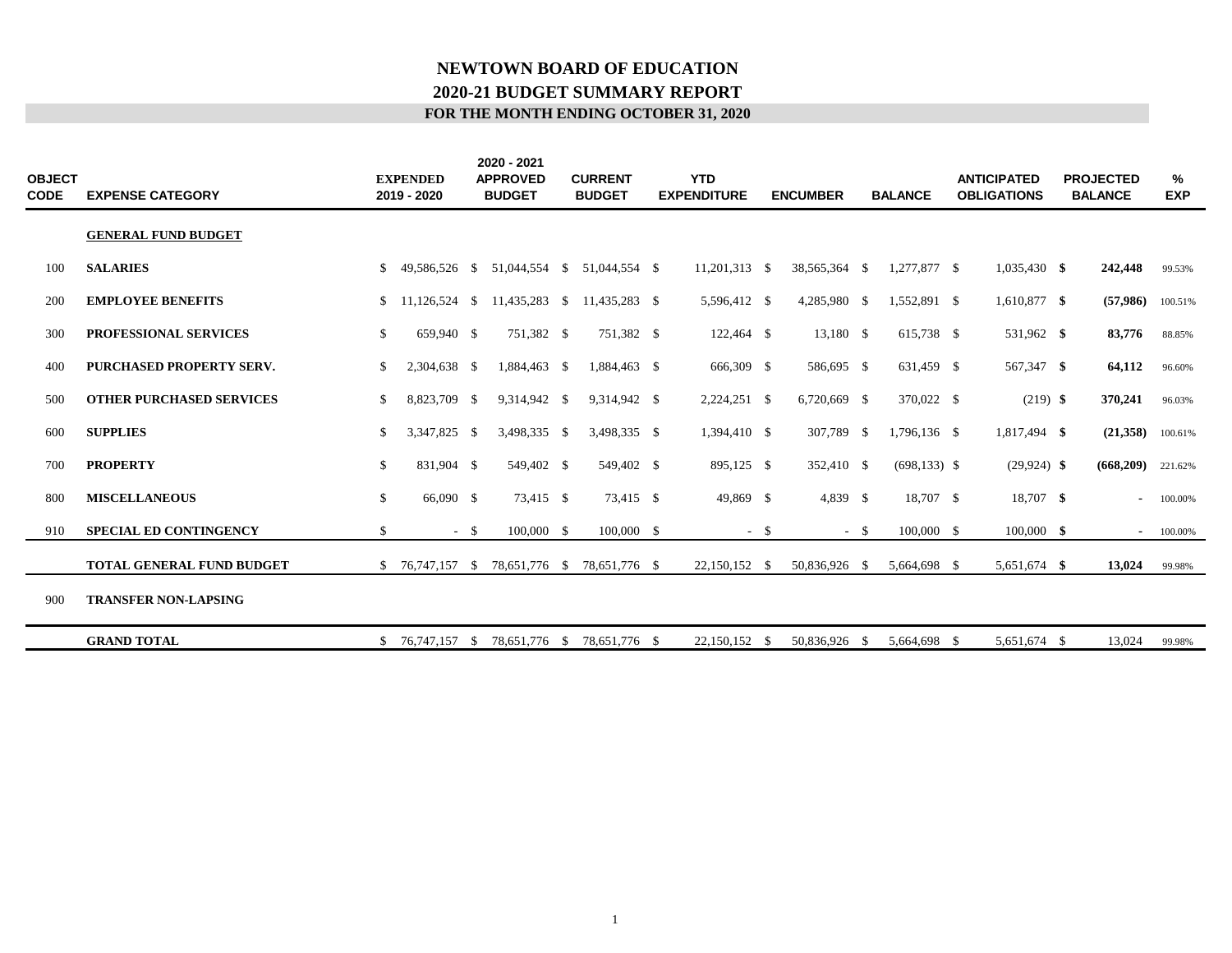| 100 | <b>SALARIES</b>                        |              |               |      |               |      |               |                 |    |                |               |                 |    |                          |                                |         |  |
|-----|----------------------------------------|--------------|---------------|------|---------------|------|---------------|-----------------|----|----------------|---------------|-----------------|----|--------------------------|--------------------------------|---------|--|
|     | <b>Administrative Salaries</b>         | S            | 4,163,820 \$  |      | 4,160,309     | - \$ | 4,160,309 \$  | 1,315,577 \$    |    | 2,852,102 \$   |               | $(7,370)$ \$    |    |                          | \$<br>(7,370)                  | 100.18% |  |
|     | Teachers & Specialists Salaries        | S.           | 31,619,798    | - \$ | 32,219,745    | - \$ | 32.219.745 \$ | 6,327,494 \$    |    | 26,234,595 \$  |               | $(342, 344)$ \$ |    | $(8,817)$ \$             | (333,527)                      | 101.04% |  |
|     | <b>Early Retirement</b>                | \$           | 32,000 \$     |      | 16,000 \$     |      | $16,000$ \$   | 16,000 \$       |    | $\sim$         | -\$           |                 | -S |                          | \$<br>$\overline{\phantom{0}}$ | 100.00% |  |
|     | Continuing Ed./Summer School           | \$           | 92,408 \$     |      | 93,096 \$     |      | 93,096 \$     | 36,907 \$       |    | 32,999 \$      |               | 23,190 \$       |    | 3,750 \$                 | 19.440                         | 79.12%  |  |
|     | Homebound & Tutors Salaries            | \$           | 88,213 \$     |      | 185,336 \$    |      | 185,336 \$    | 11,760 \$       |    | 20,313 \$      |               | 153,263 \$      |    | 153,000 \$               | 263                            | 99.86%  |  |
|     | <b>Certified Substitutes</b>           |              | 548,648 \$    |      | 698,193 \$    |      | 698,193 \$    | 252,886 \$      |    | 328,715 \$     |               | 116,592 \$      |    | 57,075 \$                | 59,517                         | 91.48%  |  |
|     | Coaching/Activities                    |              | 643,256 \$    |      | 656,571 \$    |      | 656,571 \$    | 2,988 \$        |    | $\sim$         | \$            | 653,583 \$      |    | 653,583 \$               |                                | 100.00% |  |
|     | Staff & Program Development            | S            | 173,319 \$    |      | 143,517 \$    |      | 143,517 \$    | 66,239 \$       |    | 30,876 \$      |               | 46,402 \$       |    | $(2,044)$ \$             | 48,446                         | 66.24%  |  |
|     | <b>CERTIFIED SALARIES</b>              |              | 37,361,462 \$ |      | 38,172,767 \$ |      | 38,172,767 \$ | 8,029,852 \$    |    | 29,499,600 \$  |               | 643,316 \$      |    | 856,547 \$               | (213, 231)                     | 100.56% |  |
|     | Supervisors & Technology Salaries      | \$           | 917,739 \$    |      | 945,154 \$    |      | 945,154 \$    | 336,849 \$      |    | 585,334 \$     |               | 22,971 \$       |    | 15,000 \$                | 7,971                          | 99.16%  |  |
|     | Clerical & Secretarial Salaries        |              | 2,310,741 \$  |      | 2,362,981 \$  |      | 2,362,981 \$  | 624,675 \$      |    | 1,609,937 \$   |               | 128,369 \$      |    | 86,869 \$                | 41,500                         | 98.24%  |  |
|     | <b>Educational Assistants</b>          |              | 2,743,151 \$  |      | 2,875,564 \$  |      | 2,875,564 \$  | 458,060 \$      |    | 2,126,117 \$   |               | 291,388 \$      |    | $(10,238)$ \$            | 301,626                        | 89.51%  |  |
|     | Nurses & Medical Advisors              | -S           | 764,244 \$    |      | 801,532 \$    |      | 801,532 \$    | 184,700 \$      |    | 695,512 \$     |               | $(78,680)$ \$   |    | $(40,733)$ \$            | (37, 946)                      | 104.73% |  |
|     | Custodial & Maint, Salaries            |              | 3.144.919 \$  |      | 3,263,032 \$  |      | 3,263,032 \$  | 955,431 \$      |    | 2,234,487 \$   |               | 73,114 \$       |    | $\overline{\phantom{a}}$ | \$<br>73,114                   | 97.76%  |  |
|     | Non-Certied Adj & Bus Drivers Salaries | \$           | $22,043$ \$   |      | 81,607 \$     |      | 81,607 \$     | $3,342$ \$      |    | 24,211 \$      |               | 54,055 \$       |    |                          | \$<br>54,055                   | 33.76%  |  |
|     | Career/Job Salaries                    | S            | 117,954 \$    |      | 183,209 \$    |      | 183,209 \$    | 39,149 \$       |    | 157,244 \$     |               | $(13, 184)$ \$  |    | $(45,500)$ \$            | 32,316                         | 82.36%  |  |
|     | <b>Special Education Svcs Salaries</b> | $\mathbb{S}$ | 1,224,685 \$  |      | 1,355,856 \$  |      | 1,355,856 \$  | $262,051$ \$    |    | $1,147,159$ \$ |               | $(53,354)$ \$   |    | $(54, 477)$ \$           | 1,123                          | 99.92%  |  |
|     | Security Salaries & Attendance         | \$           | 594,071 \$    |      | 621,957 \$    |      | 621,957 \$    | 128,674 \$      |    | 482,457 \$     |               | 10,826 \$       |    |                          | \$<br>10,826                   | 98.26%  |  |
|     | Extra Work - Non-Cert.                 | \$           | 141,823 \$    |      | 115,447 \$    |      | 115,447 \$    | 72,974 \$       |    | $3,308$ \$     |               | $39,165$ \$     |    | 5,947 \$                 | 33,218                         | 71.23%  |  |
|     | Custodial & Maint. Overtime            |              | 214,479 \$    |      | 233,448 \$    |      | 233,448 \$    | 105,557 \$      |    |                | \$            | 127,891 \$      |    | 193,016 \$               | (65, 124)                      | 127.90% |  |
|     | Civic Activities/Park & Rec.           |              | $29,216$ \$   |      | 32,000 \$     |      | 32,000 \$     |                 | -S |                | <sup>\$</sup> | 32,000 \$       |    | 29,000 \$                | 3,000                          | 90.63%  |  |
|     | NON-CERTIFIED SALARIES                 |              | 12,225,064    | \$   | 12,871,787    | - \$ | 12,871,787 \$ | 3,171,461 \$    |    | 9,065,764 \$   |               | 634,562 \$      |    | 178,883 \$               | 455,679                        | 96.46%  |  |
|     | <b>SUBTOTAL SALARIES</b>               |              | 49,586,526 \$ |      | 51,044,554    | -SS  | 51,044,554 \$ | $11,201,313$ \$ |    | 38,565,364 \$  |               | 1,277,877 \$    |    | $1,035,430$ \$           | 242,448                        | 99.53%  |  |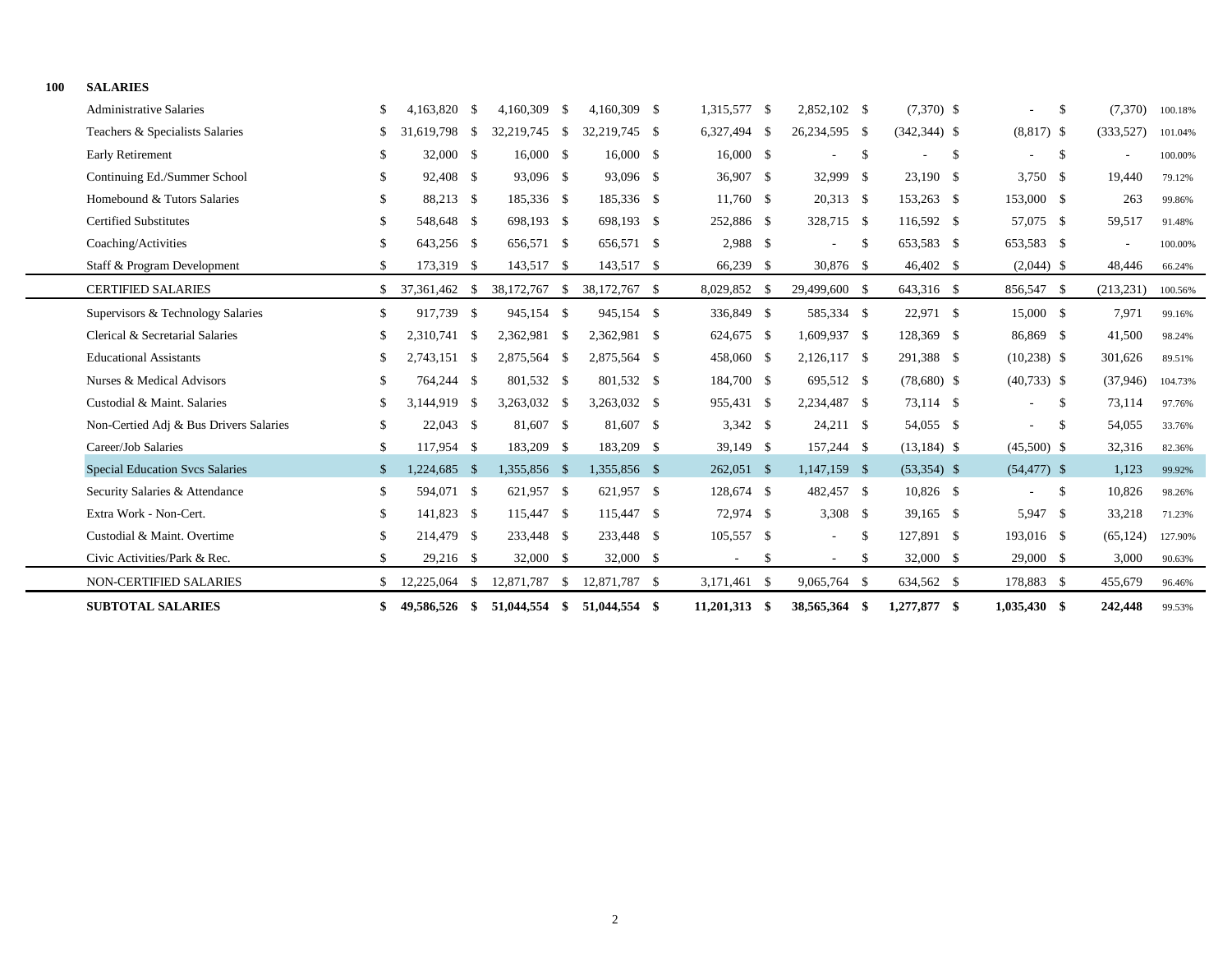| 200 | <b>EMPLOYEE BENEFITS</b>            |     |                 |                          |      |                          |    |              |    |              |      |              |    |              |    |                          |         |
|-----|-------------------------------------|-----|-----------------|--------------------------|------|--------------------------|----|--------------|----|--------------|------|--------------|----|--------------|----|--------------------------|---------|
|     | Medical & Dental Expenses           | \$  | 8,051,502 \$    | 8,289,180 \$             |      | 8,289,180 \$             |    | 4,186,820 \$ |    | 4,073,135 \$ |      | $29,225$ \$  |    | $29,225$ \$  |    | $\tilde{\phantom{a}}$    | 100.00% |
|     | Life Insurance                      | \$  | 86,352 \$       | 86,760 \$                |      | 86,760 \$                |    | 28,576 \$    |    | $\sim$       | - \$ | 58,184 \$    |    | 58,184 \$    |    | $\overline{\phantom{a}}$ | 100.00% |
|     | FICA & Medicare                     | \$  | 1.523.488 \$    | 1,602,597 \$             |      | 1,602,597 \$             |    | 362,180 \$   |    | $\sim 100$   | S.   | 1.240.417 \$ |    | 1,240,417 \$ |    | ٠                        | 100.00% |
|     | Pensions                            | \$  | 863,104 \$      | 913,394 \$               |      | 913,394 \$               |    | 761,291 \$   |    | 750 \$       |      | 151,353 \$   |    | 151,353 \$   |    | $\overline{\phantom{a}}$ | 100.00% |
|     | Unemployment & Employee Assist.     | \$  | 122,970 \$      | 82,000 \$                |      | 82,000 \$                |    | 23,394 \$    |    | $\sim 100$   | -\$  | 58,606 \$    |    | 116,592 \$   |    | (57,986)                 | 170.72% |
|     | <b>Workers Compensation</b>         |     | 479,108 \$      | 461,352 \$               |      | 461,352 \$               |    | 234,151 \$   |    | 212,095 \$   |      | 15,105 \$    |    | $15,105$ \$  |    | $\overline{\phantom{a}}$ | 100.00% |
|     | <b>SUBTOTAL EMPLOYEE BENEFITS</b>   | \$  | $11,126,524$ \$ | 11,435,283               | -\$  | 11,435,283 \$            |    | 5,596,412 \$ |    | 4,285,980 \$ |      | 1,552,891 \$ |    | 1,610,877 \$ |    | (57,986)                 | 100.51% |
|     |                                     |     |                 |                          |      |                          |    |              |    |              |      |              |    |              |    |                          |         |
| 300 | PROFESSIONAL SERVICES               |     |                 |                          |      |                          |    |              |    |              |      |              |    |              |    |                          |         |
|     | <b>Professional Services</b>        | \$  | 500.341 \$      | 559,102 \$               |      | 559,102 \$               |    | 84,755 \$    |    | $8,925$ \$   |      | 465,422 \$   |    | 468,962 \$   |    | (3,540)                  | 100.63% |
|     | Professional Educational Serv.      |     | 159,599 \$      | 192,280 \$               |      | 192,280 \$               |    | 37,709 \$    |    | $4,255$ \$   |      | 150,316 \$   |    | 63,000 \$    |    | 87,316                   | 54.59%  |
|     | <b>SUBTOTAL PROFESSIONAL SERV.</b>  | \$  | 659,940 \$      | 751,382 \$               |      | 751,382 \$               |    | 122,464 \$   |    | 13,180 \$    |      | 615,738 \$   |    | 531,962 \$   |    | 83,776                   | 88.85%  |
| 400 | <b>PURCHASED PROPERTY SERV.</b>     |     |                 |                          |      |                          |    |              |    |              |      |              |    |              |    |                          |         |
|     | Buildings & Grounds Contracted Svc. | \$  | 716,095 \$      | 664,859 \$               |      | 664,859 \$               |    | 306,706 \$   |    | 289,427 \$   |      | 68,726 \$    |    | 34,823 \$    |    | 33,903                   | 94.90%  |
|     | Utility Services - Water & Sewer    | \$. | 134,403 \$      | 146,945 \$               |      | 146,945 \$               |    | 42,459 \$    |    | $\sim$       | -\$  | 104,486 \$   |    | 102,359 \$   |    | 2,127                    | 98.55%  |
|     | Building, Site & Emergency Repairs  | \$  | 503,227 \$      | 460,850 \$               |      | 460,850 \$               |    | 134,177 \$   |    | 89,354 \$    |      | 237,319 \$   |    | 237,318 \$   |    | $\overline{0}$           | 100.00% |
|     | <b>Equipment Repairs</b>            | \$. | 283,175 \$      | 351,506 \$               |      | 351,506 \$               |    | $112,913$ \$ |    | 68,105 \$    |      | 170,488 \$   |    | 143,399 \$   |    | 27,089                   | 92.29%  |
|     | Rentals - Building & Equipment      | \$  | 268,547 \$      | 260,303 \$               |      | 260,303 \$               |    | 70,053 \$    |    | 139,809 \$   |      | 50,441 \$    |    | 49,449 \$    |    | 992                      | 99.62%  |
|     | Building & Site Improvements        | \$. | 399,191 \$      | $\overline{\phantom{a}}$ | -S   | $\overline{\phantom{a}}$ | -S | $\sim$       | S. | $\sim$       | - \$ | $\sim$       | -S | $\sim$       | -S |                          |         |
|     | <b>SUBTOTAL PUR. PROPERTY SERV.</b> |     | 2.304.638 \$    | 1.884.463                | - \$ | 1,884,463 \$             |    | 666.309 \$   |    | 586,695 \$   |      | 631,459 \$   |    | 567,347 \$   |    | 64,112                   | 96.60%  |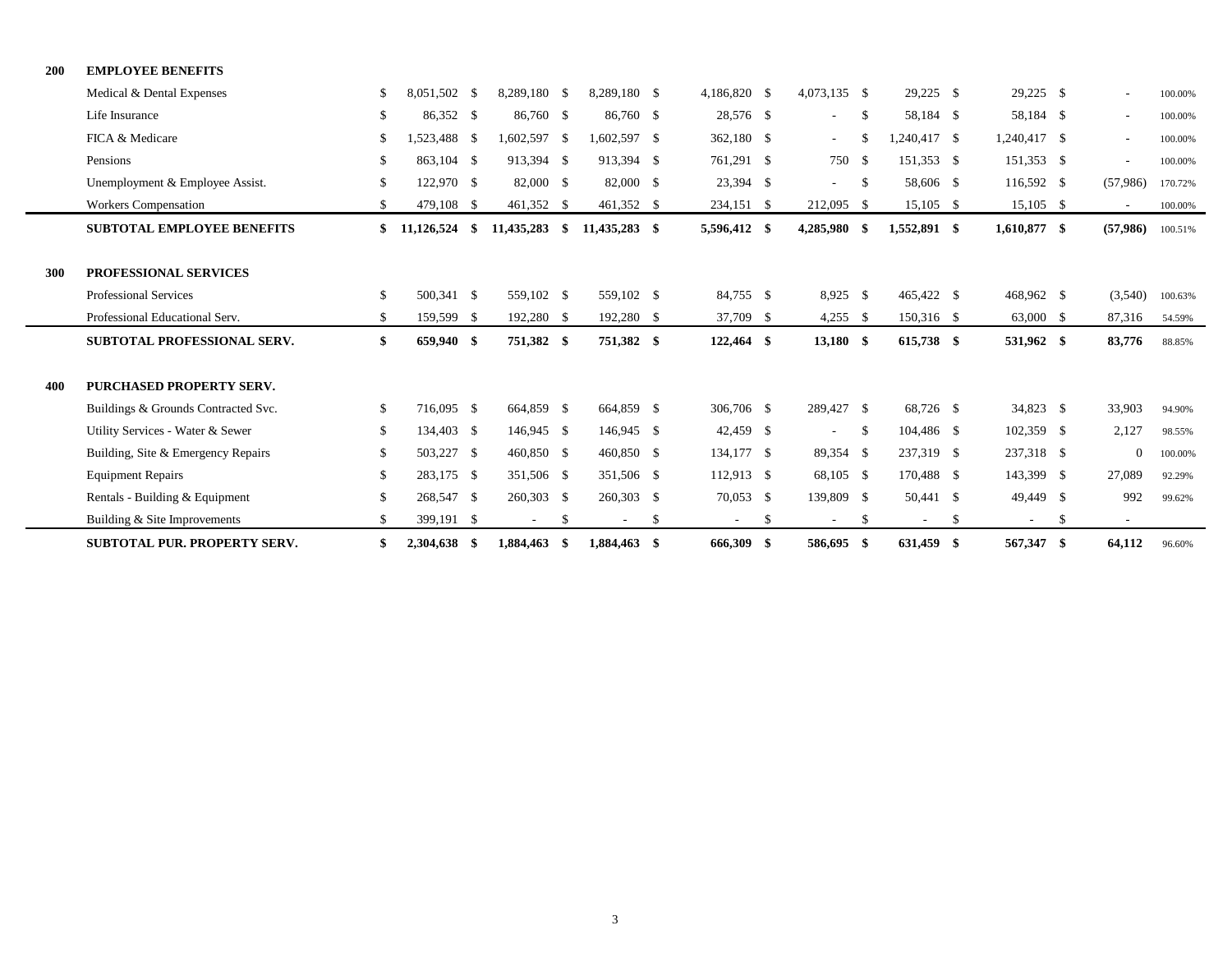#### **500 OTHER PURCHASED SERVICES**

|     | <b>Contracted Services</b>          | -\$ | 750.419 \$     | 669,215 \$   | 669,215 \$   | 394,978 \$   | 119,707 \$      | 154,529 \$       | 259,152 \$       | (104, 623) | 115.63% |
|-----|-------------------------------------|-----|----------------|--------------|--------------|--------------|-----------------|------------------|------------------|------------|---------|
|     | Transportation Services             |     | 3,827,061 \$   | 4,457,135 \$ | 4,457,135 \$ | 718,121 \$   | $2,711,594$ \$  | $1,027,421$ \$   | 757,152 \$       | 270,269    | 93.94%  |
|     | Insurance - Property & Liability    | \$  | 378,323 \$     | 378,032 \$   | 378,032 \$   | 220,085 \$   | $160,013$ \$    | $(2,066)$ \$     | $1,978$ \$       | (4,044)    | 101.07% |
|     | Communications                      | \$  | 142,944 \$     | 146,872 \$   | 146,872 \$   | 51,483 \$    | $107,418$ \$    | $(12,029)$ \$    | $22,267$ \$      | (34,296)   | 123.35% |
|     | <b>Printing Services</b>            | \$  | 24,637 \$      | $31,040$ \$  | 31,040 \$    | $4,371$ \$   | 360S            | 26,309 \$        | $26,309$ \$      | $\sim$     | 100.00% |
|     | Tuition - Out of District           |     | 3.527.920 \$   | 3.399.851 \$ | 3,399,851 \$ | 826,512 \$   | $3,497,184$ \$  | $(923, 845)$ \$  | $(1,112,077)$ \$ | 188,232    | 94.46%  |
|     | Student Travel & Staff Mileage      | \$. | 172,406 \$     | 232,797 \$   | 232,797 \$   | 8,700 \$     | $124,394$ \$    | 99,703 \$        | $45,000$ \$      | 54,703     | 76.50%  |
|     | SUBTOTAL OTHER PURCHASED SERV.      | \$  | 8,823,709 \$   | 9,314,942 \$ | 9,314,942 \$ | 2,224,251 \$ | 6,720,669 \$    | 370,022 \$       | $(219)$ \$       | 370,241    | 96.03%  |
|     |                                     |     |                |              |              |              |                 |                  |                  |            |         |
| 600 | <b>SUPPLIES</b>                     |     |                |              |              |              |                 |                  |                  |            |         |
|     | Instructional & Library Supplies    | \$  | 805.612 \$     | 801,275 \$   | 801,275 \$   | 274,034 \$   | 176,328 \$      | 350,914 \$       | 352,516 \$       | (1,602)    | 100.20% |
|     | Software, Medical & Office Supplies | \$  | 212,777 \$     | 221,701 \$   | 221,701 \$   | 72,762 \$    | $41,726$ \$     | $107,213$ \$     | $107,213$ \$     | $\sim$     | 100.00% |
|     | <b>Plant Supplies</b>               | \$  | 423.659 \$     | 356,400 \$   | 356,400 \$   | $460,469$ \$ | 79,226 \$       | $(183,295)$ \$   | 70,906 \$        | (254, 201) | 171.32% |
|     | Electric                            | \$  | $1.164.615$ \$ | 1,228,072 \$ | 1,228,072 \$ | 423,776 \$   | $\sim$          | \$<br>804,296 \$ | 613,800 \$       | 190,496    | 84.49%  |
|     | Propane & Natural Gas               | \$. | 347,253 \$     | 431,350 \$   | 431,350 \$   | 21,698 \$    | $\sim$          | \$<br>409,652 \$ | 395,900 \$       | 13,752     | 96.81%  |
|     | Fuel Oil                            | \$  | 76,257 \$      | 63,000 \$    | 63,000 \$    | 14,950 \$    | $\sim$ 10 $\pm$ | \$<br>48,050 \$  | 48,050 \$        | $\sim$     | 100.00% |
|     | Fuel for Vehicles & Equip.          | \$  | $122,159$ \$   | 205,031 \$   | 205,031 \$   | 27,333 \$    | $\sim$          | \$<br>177,698 \$ | 147,500 \$       | 30,198     | 85.27%  |
|     | <b>Textbooks</b>                    | \$  | 195,495 \$     | 191,506 \$   | 191,506 \$   | 99,388 \$    | $10,510$ \$     | 81,608 \$        | 81,608 \$        | $\sim$     | 100.00% |
|     | <b>SUBTOTAL SUPPLIES</b>            | \$  | 3,347,825 \$   | 3,498,335 \$ | 3,498,335 \$ | 1,394,410 \$ | 307,789 \$      | 1,796,136 \$     | 1,817,494 \$     | (21, 358)  | 100.61% |